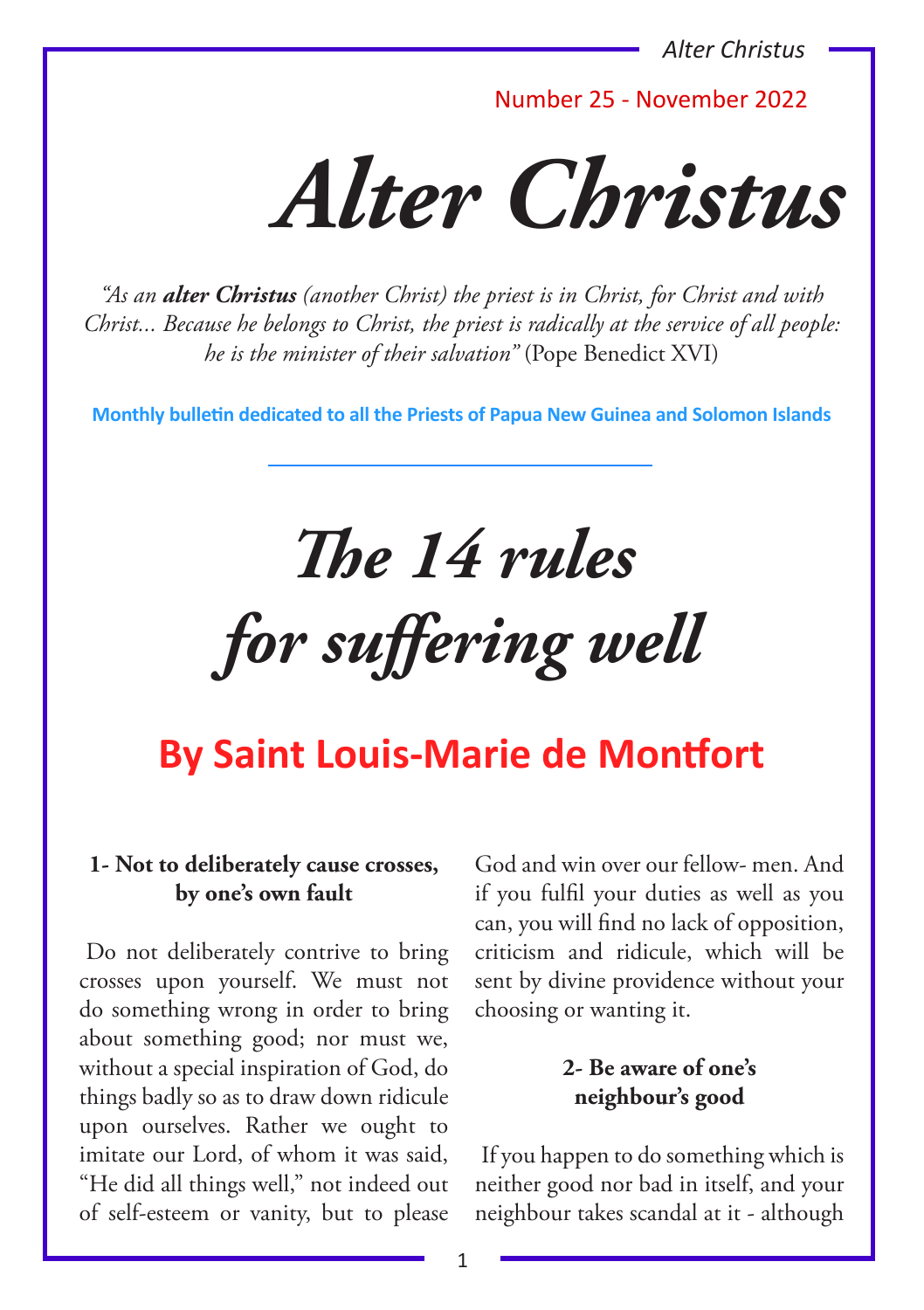without reason - refrain from doing it, out of charity to him, so as to avoid the scandal of the weak. Such an heroic act of charity will be of greater worth in God's sight than the action you were doing or intending to do. However, if what you are doing is necessary or beneficial to your neighbour, and some hypocritical or evil-minded person takes scandal without reason, refer the matter to some prudent adviser to find out whether it is really necessary or advantageous to others. If he judges it is, then carry on without worrying about what people say, so long as they do not stop you. And you can say to them what our Lord said to some of his disciples when they told him that the scribes and Pharisees

were scandalised at what he said and did: "Leave them alone. They are blind men leading the blind."

### **3- Admire the sublime virtue of the saints without pretending to attain to it**

Although certain great and holy men have sought and asked for crosses, and even by their peculiar behaviour have brought sufferings, scorn and humiliations upon themselves, let us be content with admiring and praising the marvelous work of the Holy Spirit in their souls. Let us humble ourselves at the sight of such sublime virtue without attempting to reach such heights

# **Saint Louis-Marie de Montfort**

Born poor. Studied in Paris, France, and ordained in 1700. Under Mary's inspiration, he founded the Daughters of Divine Wisdom, a religious institute of women devoted to the care of the desititute, and a brother organization, the Brothers of Saint Gabriel. During this work, he began his apostolate of preaching the Rosary and authentic Marian devotion. He preached Mary everywhere and to everyone. A member of the Third Order of Saint Dominic, Saint Louis was one of the greatest apostles of the Rosary in his day, and by means his miraculously



inspiring book, *The Secret of the Rosary*, he is still so today; the most common manner of reciting the Rosary is the method that originated with Saint Louis's preaching. In 1715, he founded the missionaries known as the Company of Mary or Montfort Missionaries.

His greatest contribution to the Church and world is Total Consecration to the Blessed Virgin. He propagated this in his day by preaching and after his own death by his other famous book *True Devotion to Mary*.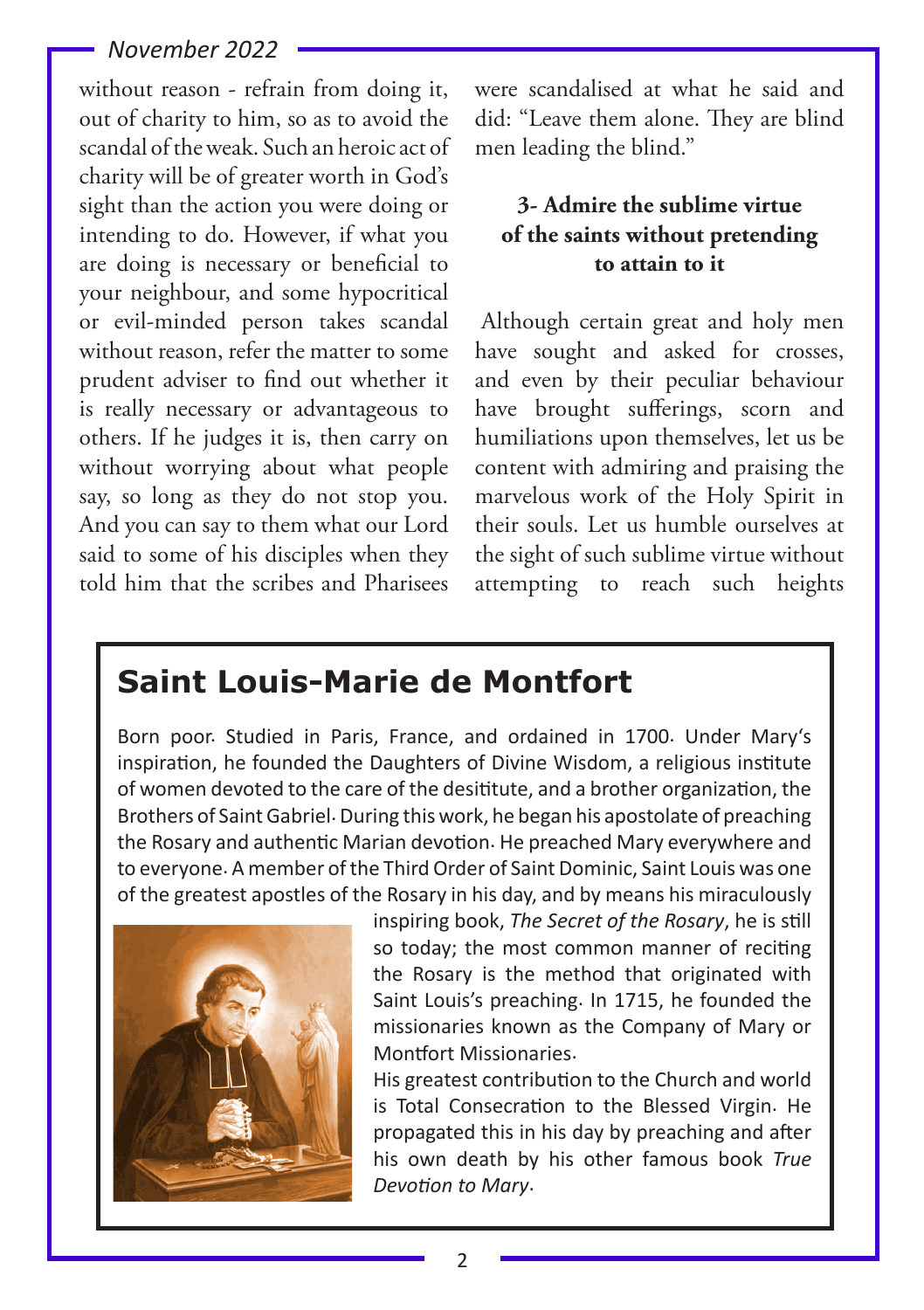ourselves. Compared with those swift eagles and strong lions, we are timid and faint-hearted sheep.

# **4- Ask God for the wisdom of the cross**

You may, and should, pray for the wisdom of the cross, that knowledge of the truth which we experience within ourselves and which by the light of faith deepens our knowledge of the most hidden mysteries, including that of the cross. But this is obtained only by much labour, great humiliations and fervent prayer. If you stand in need of this strengthening spirit which enables us to carry the heaviest crosses courageously; of this gracious and consoling spirit, which enables us, in the higher part of the soul, to take delight in things that are bitter and repulsive; of this sound and upright spirit which seeks God alone; of this science of the cross which embraces all things; in short, of this inexhaustible treasure by which those who make good use of it win God's friendship - if you stand in need of such, pray for wisdom, ask for it continually and fervently without wavering or fear of not obtaining it, and it will be yours. Then you will clearly understand from your own experience how it is possible to desire, seek and find joy in the cross.

#### **5- Humble oneself for one's faults, without worrying**

If you make a blunder which brings a cross upon you, whether it be inadvertently or even through your own fault, bow down under the mighty hand of God without delay, and as far as possible do not worry over it. You might say within yourself, "Lord, here is a sample of my handiwork." If there is anything wrong in what you have done, accept the humiliation as a punishment for it; if it was not sinful, accept it as a means of humbling your pride. Frequently, even very frequently, God allows his greatest servants, those far advanced in holiness, to fall into the most humiliating faults so as to humble them in their own eyes and in the eyes of others. He thus keeps them from thoughts of pride in which they might indulge because of the graces they have received, or the good they are doing, so that "no-one can boast in God's presence."

#### **6- God humbles us to purify us**

You must realise that through the sin of Adam and through the sins we ourselves have committed, everything in us has become debased, not only our bodily senses, but also the powers of our soul. And so the moment our corrupt minds reflect with self-complacency on any of God's gifts within us, that gift, that action, that grace becomes tarnished and spoilt, and God no longer looks on it with favour. If the thoughts and reflections of the mind can so spoil man's best actions and God's greatest gifts, how much worse will be the evil effects of man's self-will, which are even more corrupt than those of the mind? So we need not be surprised that God is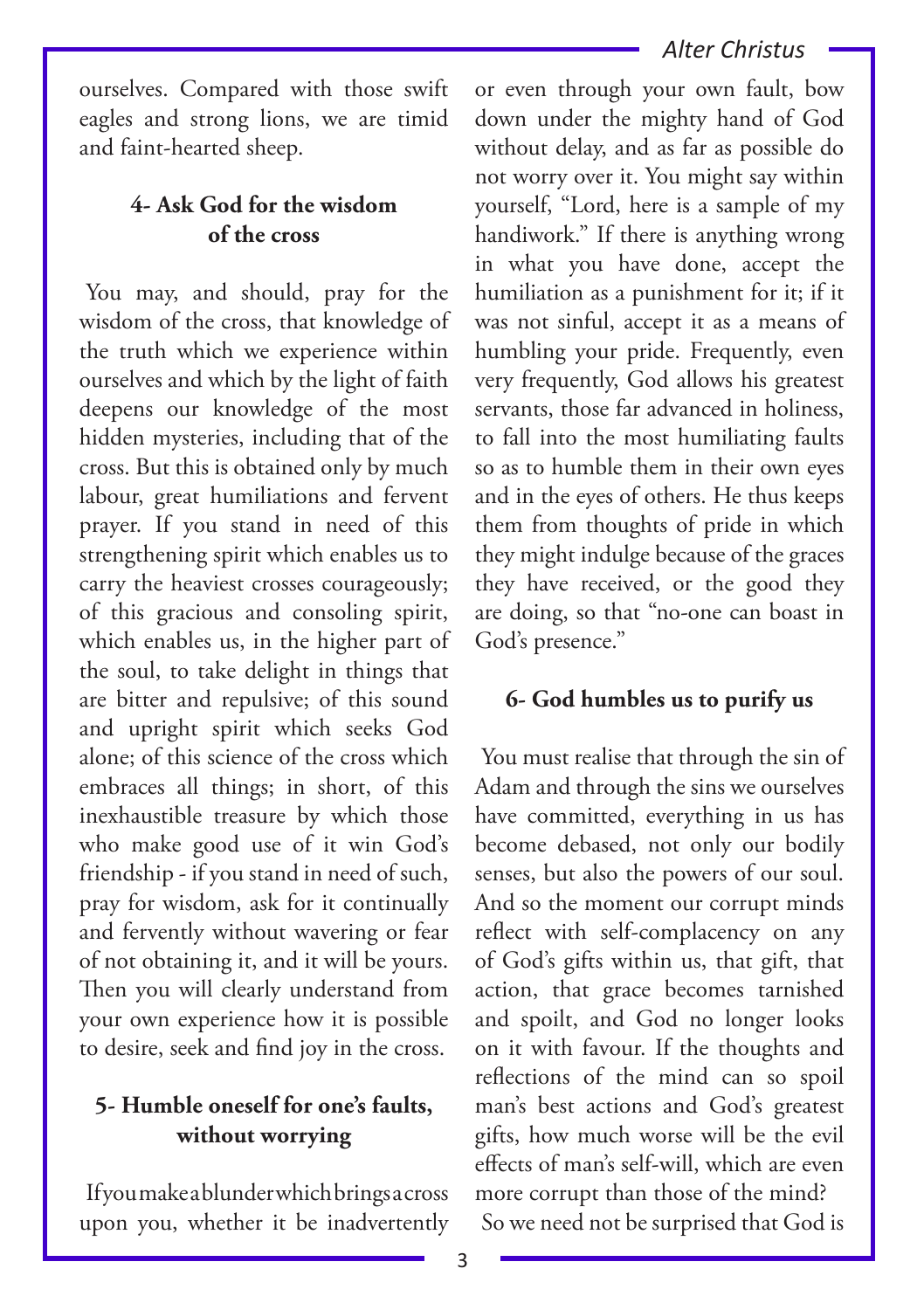pleased to hide his friends in the shelter of his presence, that they may not be defiled by the scrutiny of men or by their own self-awareness. And to keep them hidden, what does this jealous God not permit and even bring about! How often he humiliates them! How many faults he allows them to fall into! By what temptations he permits them to be attacked, as St. Paul was! In what uncertainty, darkness and perplexity he leaves them! Oh, how wonderful is God in his saints, and in the means he adopts to lead them to humility and holiness!

#### **7- Avoid the trap of pride in one's crosses**

Do not be like those proud and selfconceited church-goers, imagining that your crosses are heavy, that they are proofs of your fidelity and marks of God's exceptional love for you. This temptation, arising from spiritual pride, is most deceptive, subtle and full of poison. You must believe (1) that your pride and sensitiveness make you magnify splinters into planks, scratches into wounds, molehills into mountains, a passing word meaning nothing into an outrageous insult or a cruel slight; (2) that the crosses God sends you are loving punishments for your sins rather than marks of God's special favour; (3) that whatever cross or humiliation he sends you is exceedingly light in comparison with the number and the greatness of your offences, for you should consider your sins in the light of God's holiness, who yourself; in the

light of a God suffering death while overwhelmed with sorrow at the sight of your sins; in the light of an everlasting hell which you have deserved time and again; (4) that the patience with which you bear your sufferings is tinged more than you think with natural and human motives. Witness those little ways of looking after yourself, that unobtrusive seeking for sympathy, those confidences you make in such a natural way to your friends, and perhaps to your spiritual director, those specious excuses you are so ready with, those complaints, or rather criticisms of those who have done you an injury, expressed in such pleasant words and charitable manner, that keen satisfaction you feel on considering your troubles, that self- complacency of Lucifer which makes you imagine you are somebody, and so on. I should never finish if I were to describe here all the twists and turns of human nature, even in suffering.

#### **8- Profit by little sufferings rather than great ones**

Take advantage of little sufferings, even more than of great ones. God considers not so much what we suffer as how we suffer. To suffer a great deal, but badly, is to suffer like the damned; to suffer much, even bravely, but for an evil cause, is to suffer as a disciple of the devil; to suffer little or much for God's sake is to suffer like a saint.

If it is true to say that we may have a preference for certain crosses, let it be particularly for small, obscure ones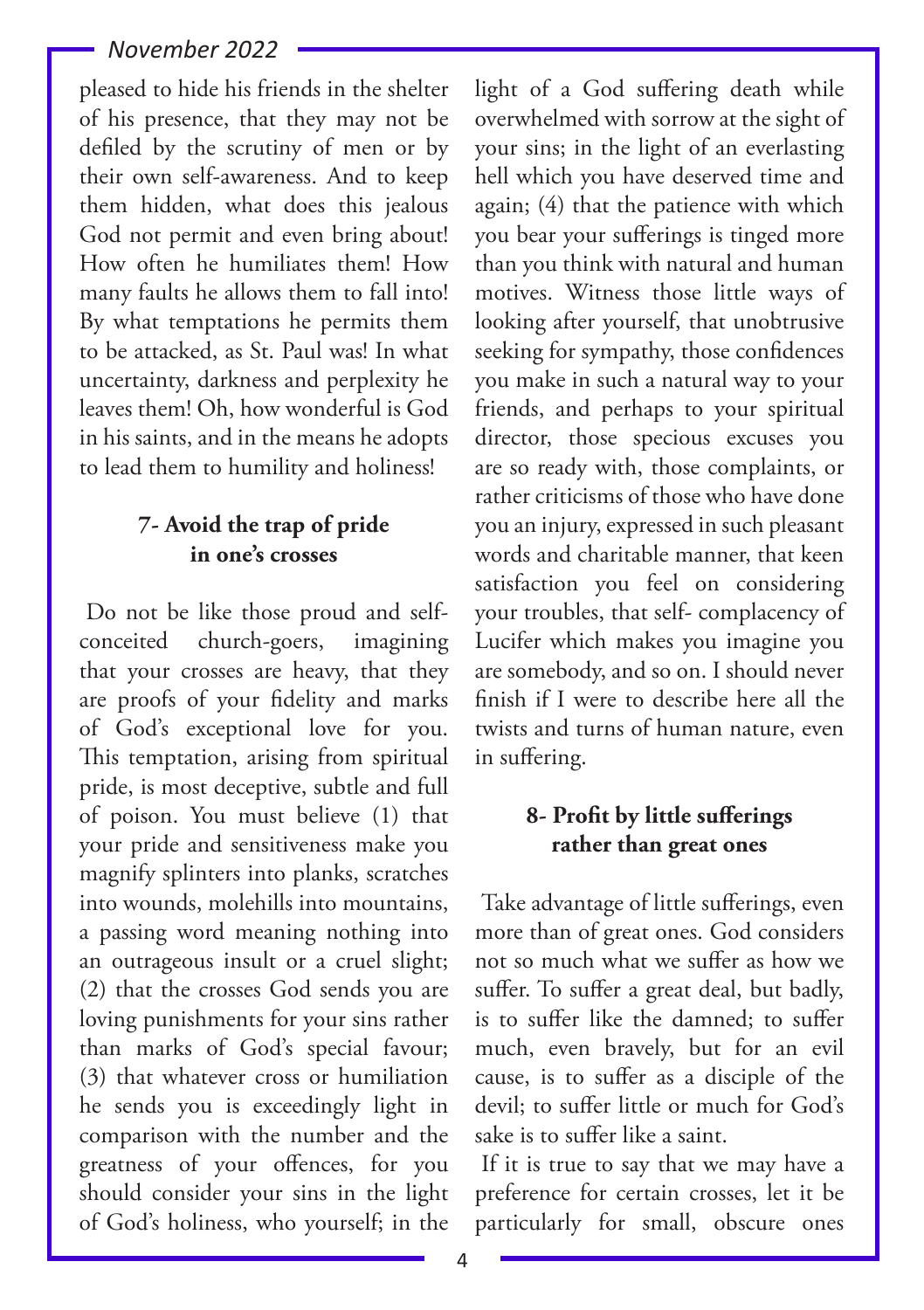when they come to us at the same time as great and spectacular ones. To seek and ask for great and dazzling crosses, and even to choose and welcome them, may be the result of our natural pride; but to choose small and insignificant ones and bear them cheerfully can only come from a special grace and a great fidelity to God. So do what a shopkeeper does in regard to his business: turn everything to profit. Do not allow the tiniest piece of the true Cross to be lost, even though it be only an insect-sting or a pin-prick, a little eccentricity of your neighbour or some unintentional slight, the loss of some money, some little anxiety, a little bodily weariness, or a slight pain in your limbs. Turn everything to profit, as the grocer does in his shop, and you will soon become rich before God, just as the grocer becomes rich in money by adding penny to penny in his till. At the least annoyance say, "Thank you, Lord. Your will be done." Then store up in God's memory-bank, so to speak, the profitable cross you have just gained, and think no more about except to repeat your thanks.

#### **9- Love crosses, not with an emotional love, but with rational and supernatural love**

When we are told to love the cross, that does not refer to an emotional love, impossible to our human nature. There are three kinds of love: emotional love, rational love, and the supernatural love of faith. In other words, the love that resides in the lower part of man, in his

body; the love in the higher part, his reason; and the love in the highest part of man, in the summit of the soul, that is, the intelligence enlightened by faith.

God does not ask you to love the cross with the will of the flesh. Since the flesh is subject to sin and corruption, all that proceeds from it is perverted and, of itself, cannot be submissive to the will of God and his crucifying law. It was this human will our Lord referred to in the Garden of Olives when he cried out, "Father, let your will be done, not mine."

There is another love of the cross which I have called rational love and which is in the higher part of man, the mind. This love is entirely spiritual; it springs from the knowledge of how happy we can be in suffering for God, and so it can be experienced by the soul, to which it gives interior joy and strength. But although this rational and perceptible joy is good, in fact, excellent, it is not always necessary in order to suffer joyfully for God's sake.

And so there is a third kind of love, which is called by the masters of the spiritual life the love of the summit of the soul, and which is known to philosophers as the love of the intellect. In this, without any feeling of joy in the senses or pleasure in the mind, we love the cross we are carrying, by the light of pure faith, and take delight in it, even though the lower part of our nature may be in a state of conflict and disturbance, groaning and complaining, weeping and longing for relief. In this case, we can say with our Lord, "Father, let your will be done, not mine;" or with our Lady,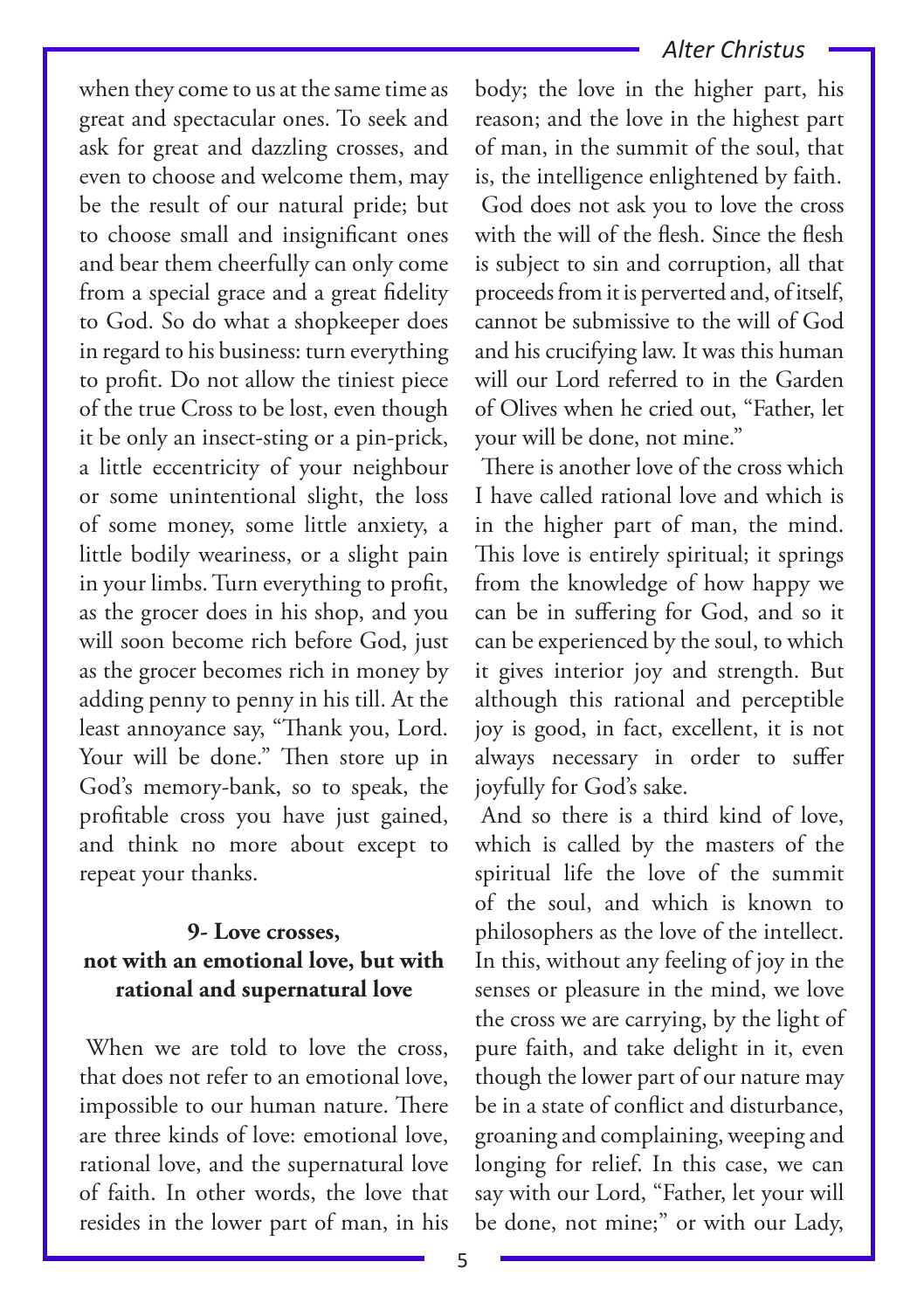"I am the slave of the Lord: let what you have said be done to me."

It is with one of these two higher loves that we should love and accept the cross.

# **10- Suffer all sorts of crosses, without exception and without choice**

My dear Friends of the Cross, make the resolution to suffer any kind of cross without excluding or choosing any: any poverty, injustice, loss, illness, humiliation, contradiction, slander, spiritual dryness, desolation, interior and exterior trials, saying always, "My heart is ready, O God, my heart is ready." Be prepared, then, to be forsaken by men and angels, and seemingly by God himself; to be persecuted, envied, betrayed, slandered, discredited and abandoned by everyone; to suffer hunger, thirst, poverty, nakedness, exile, imprisonment, the gallows, and all kinds of torture, even though you have done nothing to deserve it.

You should firmly believe that this is the highest point of heavenly glory and of genuine happiness for the true and perfect Friend of the Cross.

# **11- Four considerations for suffering well**

To help you to suffer in the right spirit, acquire the good habit of reflecting on these four points:

**[a. The eye of God]** Firstly, the eye of God, who, like a great king from the height of a tower, observes with

satisfaction his soldier in the midst of battle, and praises his courage. What is it that attracts God's attention on earth? Is it kings and emperors on their thrones? He often regards them only with contempt. Is it great victories of armies, precious stones, or whatever is great in the eyes of men? No, "what is thought highly of by men is loathsome in the sight of God." What, then, does he look upon with pleasure and satisfaction, and about which he inquires of the angels and even the devils? It is the one who is struggling with the world, the devil, and himself for the love of God, the one who carries his cross cheerfully. As the Lord said to Satan, "Did you not see on earth a great wonder, at which all heaven is filled with admiration? Have you seen my servant Job, who is suffering for my sake?"

**[b. The hand of God]** Secondly, consider the hand of God. All natural evils which befall us, from the smallest to the greatest, come from the hand of God. The same hand that killed an army of a hundred thousand men on the spot also causes a leaf to fall from the tree and a hair from your head; the hand which pressed so heavily on Job gently touches you with a light tribulation. It is the same hand which makes both day and night, sunshine and darkness, good and evil. He has permitted the sinful actions which hurt you; he is not the cause of their malice, but he permits the actions.

On the one hand, God in his infinite power and wisdom bears you up, while with the other he afflicts you. With one hand he deals out death, while with the other he dispenses life. He humbles you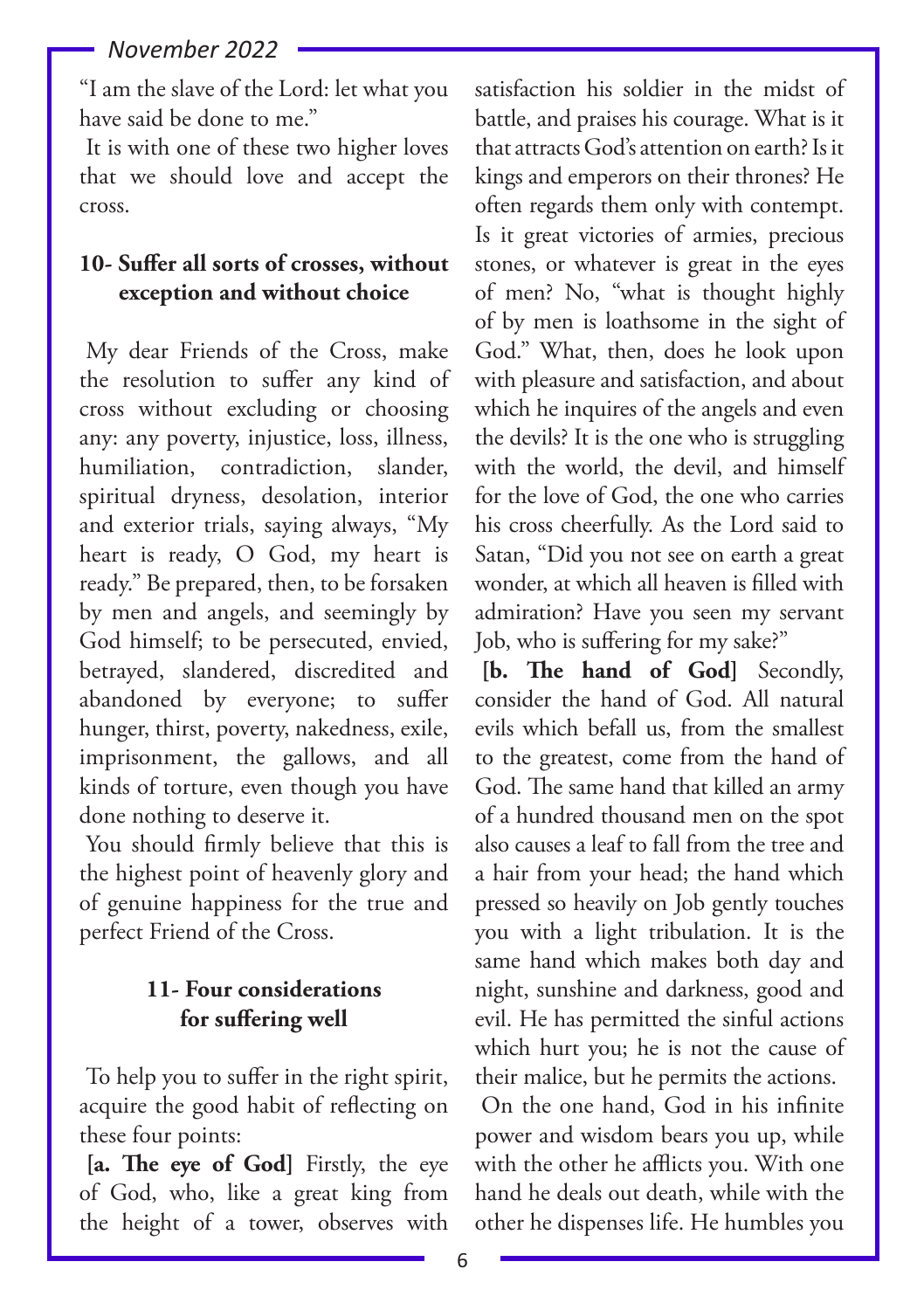to the dust and raises you up, and with both arms he reaches from one end of your life to the other with kindness and power; with kindness, by not allowing you to be tempted and afflicted beyond your strength; with power, by supporting you with his grace in proportion to the violence and duration of the temptation or affliction; with power again, by coming himself, as he tells us through his holy Church, "to support you on the edge of the precipice, to guide you on the uncertain road, to shade you in the scorching heat, to protect you in the drenching rain and biting cold, to carry you in your weariness, to aid you in your difficulties, to steady you on slippery paths, to be your refuge in the midst of storms" (Prayer for a Journey).

**[c. The wounds and sufferings of Christ crucified]** Thirdly, reflect on the wounds and sufferings of Christ crucified. He himself has told us, "All you who pass by the way" of thorns and the cross, "look and see." Look with the eyes of your body, and see through the eyes of your contemplation, whether your poverty, destitution, disgrace, sorrow, desolation are like mine; look upon me who am innocent, and lament, you who are guilty!

The Holy Spirit tells us, through the Apostles, to contemplate the crucified Christ. He bids us arm ourselves with this thought, for it is the most powerful and formidable weapon against our enemies. When you are assailed by poverty, disrepute, sorrow, temptation, and other crosses, arm yourselves with the shield, breastplate, helmet and twoedged sword, which is the remembrance of Christ crucified. It is there you will find the solution of every problem and the means to conquer all your enemies.

**[d. Heaven above; hell below]** Fourthly, look upwards and see the beautiful crown that awaits you in heaven if you carry your cross well. It was this reward which sustained the patriarchs and prophets in their faith and persecutions; which inspired the apostles and martyrs in their labours and torments. The patriarchs could say with Moses, "We would rather be afflicted with the people of God, and be happy with him forever, than enjoy for a time the pleasures of sin." And the prophets could say with David, "We suffer persecution for the reward." The apostles and martyrs could say with St. Paul, "We are as men sentenced to death, put on show in front of the whole universe, angels as well as men, by our suffering, and as the offal of the world, the scum of the earth, for the sake of a weight of eternal glory, which this small and temporary suffering will produce in  $\overline{11S}$ ."

#### **12- Never complain against creatures**

Never willingly complain against any person or thing that God may use to afflict you. There are three kinds of complaints we may make in times of distress. The first is natural and spontaneous, as when the body groans and complains, weeps and laments. There is no fault in this, provided, as I have said, that the heart is resigned to the will of God. The second kind of